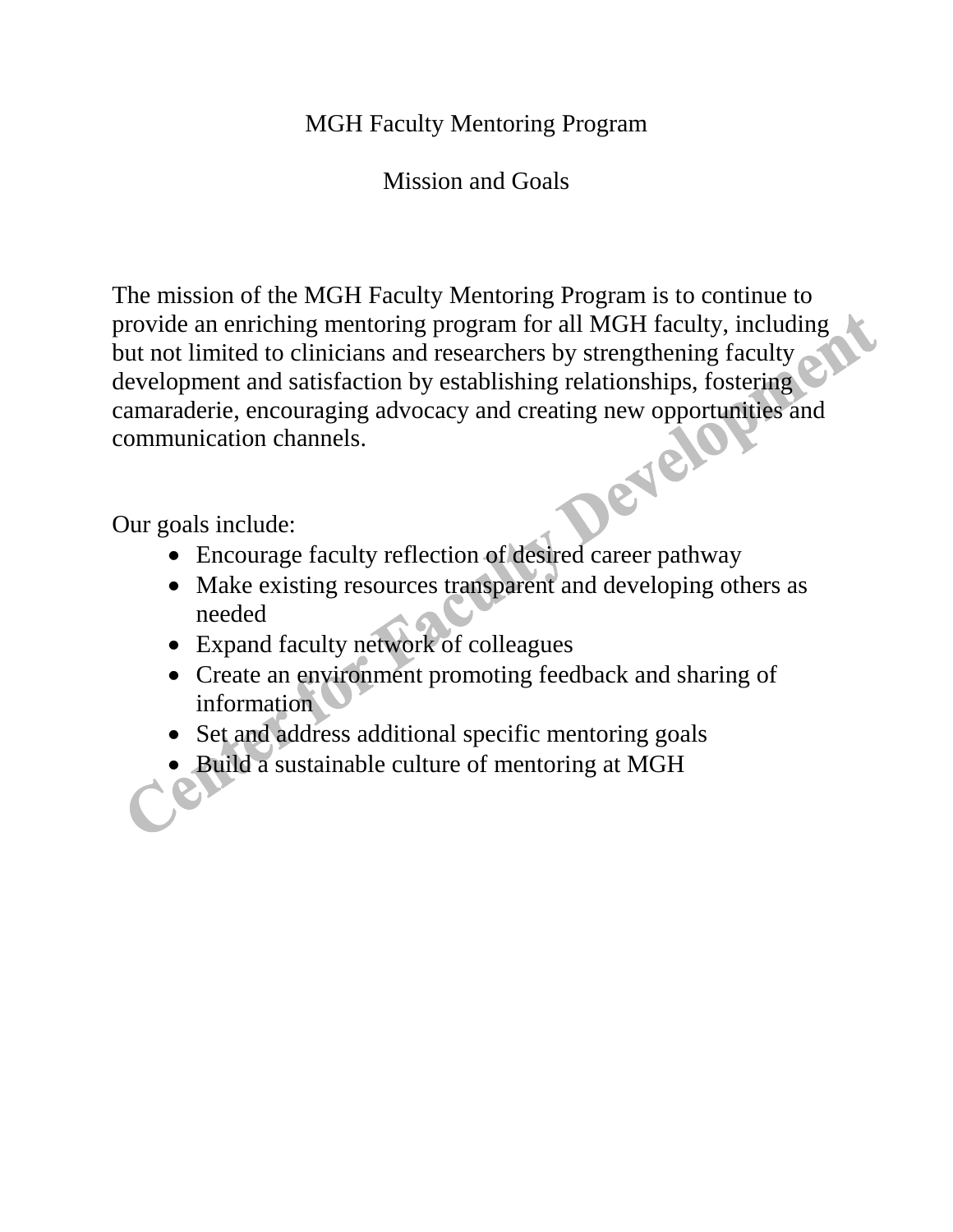## Mentoring Goals and Action Plan

This is an opportunity to share how you both intend to go forward with your relationship. Feel free to include additional categories that may be relevant to your relationship. You should plan to revisit and revise this plan as necessary. Either person can suggest this revisiting/revision.

| <b>Expectations:</b><br>What are the specific outcomes that are desired<br>from this relationship?<br>At the end of this relationship, how will we know if<br>$\bullet$<br>it has been successful?                                                                                                                                                   |         |
|------------------------------------------------------------------------------------------------------------------------------------------------------------------------------------------------------------------------------------------------------------------------------------------------------------------------------------------------------|---------|
| Goals (please see other sheet):<br>What are our goals for our relationship? Please<br>$\bullet$<br>identify up to three goals.<br>What actions will we take to meet our goals?<br>$\bullet$<br>What are the deliverables for each goal?<br>$\bullet$<br>What is the timeline for the accomplishment of each<br>$\bullet$<br>goal?                    | Develop |
| <b>Time Management:</b><br>How will we allocate sufficient time to meet our<br>$\bullet$<br>needs?<br>How do we protect this time when other demands<br>$\bullet$<br>encroach upon it?<br>How do we ensure that either member of the dyad<br>$\bullet$<br>can revisit this issue of time management?                                                 |         |
| <b>Guidelines and Boundaries:</b><br>What are the norms and guidelines we will follow in<br>$\bullet$<br>conducting the relationship?<br>How do we protect the confidentiality of the<br>$\bullet$<br>relationship?                                                                                                                                  |         |
| <b>Strategies for Addressing Stumbling Blocks:</b><br>What obstacles might we encounter?<br>What process should we have in place to deal with<br>$\bullet$<br>them as they occur?                                                                                                                                                                    |         |
| <b>Communication Patterns:</b><br>How do we work at being active listeners in our<br>$\bullet$<br>interactions with one another?<br>Based on our individual communication styles, how<br>$\bullet$<br>do we plan to continue this relationship?<br>What forms of communication (i.e. meetings, email,<br>$\bullet$<br>memos, telephone) will we use? |         |

©2008 Cavendish Group